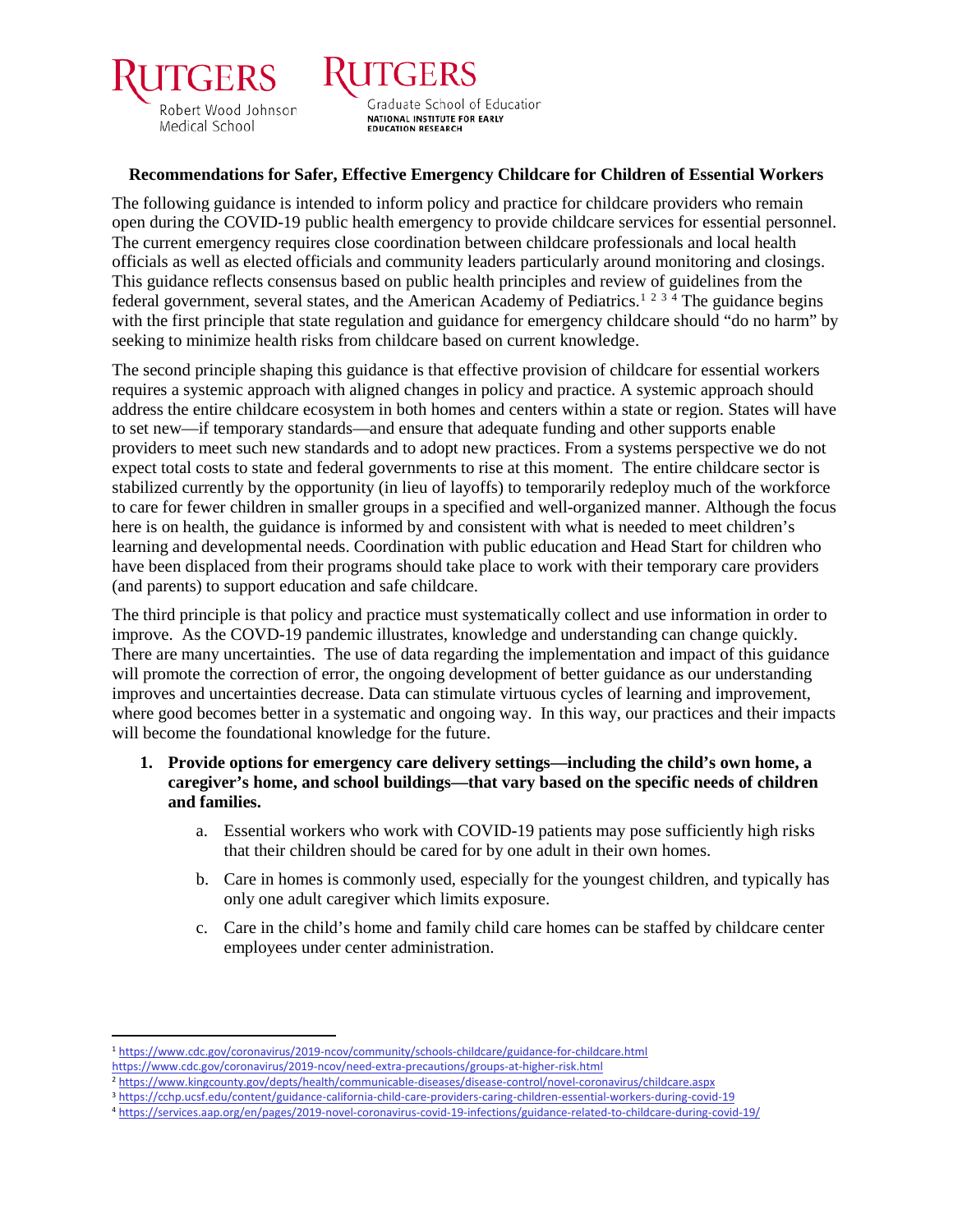- d. School buildings can offer large indoor and outdoor spaces for care, and if appropriately set up for young children could be staffed by teachers from centers in order to facilitate distancing.
- e. In-home and family child care home providers not employed by centers should be connected with them to facilitate guidance in new procedures, support under increased stress, and access to materials and supplies that may be difficult or impossible for individuals to purchase on their own especially in the context of high demand, limited availability, and imposed limits on the number of items that can be purchased from retail stores during the pandemic.

## **2. Screen children and providers for risk and for potential COVID-19 illness.**

- a. Individuals at elevated risk for serious complications of COVID-19 (e.g., older adults, individuals with chronic health conditions especially cardiovascular disease and respiratory conditions like asthma) should not provide emergency childcare.
- b. Instructions for families and staff
	- i. **Monitor** themselves and their children for symptoms and check temperatures before leaving their home. If symptoms (fever, sore throat, cough, shortness of breath, loss of smell or taste, or diarrhea) or temperature  $>100.4^{\circ}$  F (adult) or  $>$ 99.8° F (children) are present do not come to the Center.
	- ii. **Report** daily whether they have household contacts with COVID-19, symptoms (fever, sore throat, cough, shortness of breath, loss of smell or taste, or diarrhea), or have given children medicine to lower temperature. If so, do not enter the Center.
	- iii. **Screen:** Parents**-**Take their own temperature and their child's temperature before entering if elevated temperatures are present do not allow the child to proceed into the center. Staff-Take their own temperature before entering center; if elevated temperature do not proceed into the Center.
	- iv. **Drop off:** Under ideal circumstances scheduling staggered individual drop off times and/or locations should be encouraged. When caring for an individual child or children from the same family, the staff assigned to the child should meet the child(ren) at the door. Otherwise one staff member should be dedicated to greeting and escorting each child into the facility ensuring hand washing before and after each contact.
	- v. **Ensure** social distancing during off-hours.
	- vi. **Use of personal protective equipment (PPE):** The safety of staff and children is the utmost priority and intensive precautions are required even when PPE is in short supply. Options and examples of screening plans are available from the CDC website with and without PPE: https://www.cdc.gov/coronavirus/2019 ncov/community/schools-childcare/guidance-for-childcare.html

## **3. Reduce risk for transmission within the Center.**

a. **Social distancing:** Staff members should exercise social distancing with other staff. While not always possible structure environment and activities to facilitate as much social distancing between children as possible (e.g., space cribs 6 feet apart, do not have children wait in lines, eliminate family style eating for snacks and meals). Limit sharing of objects. Encourage outdoor play in staggered groups. Disinfect equipment in between groups. Wash hands after outdoor play.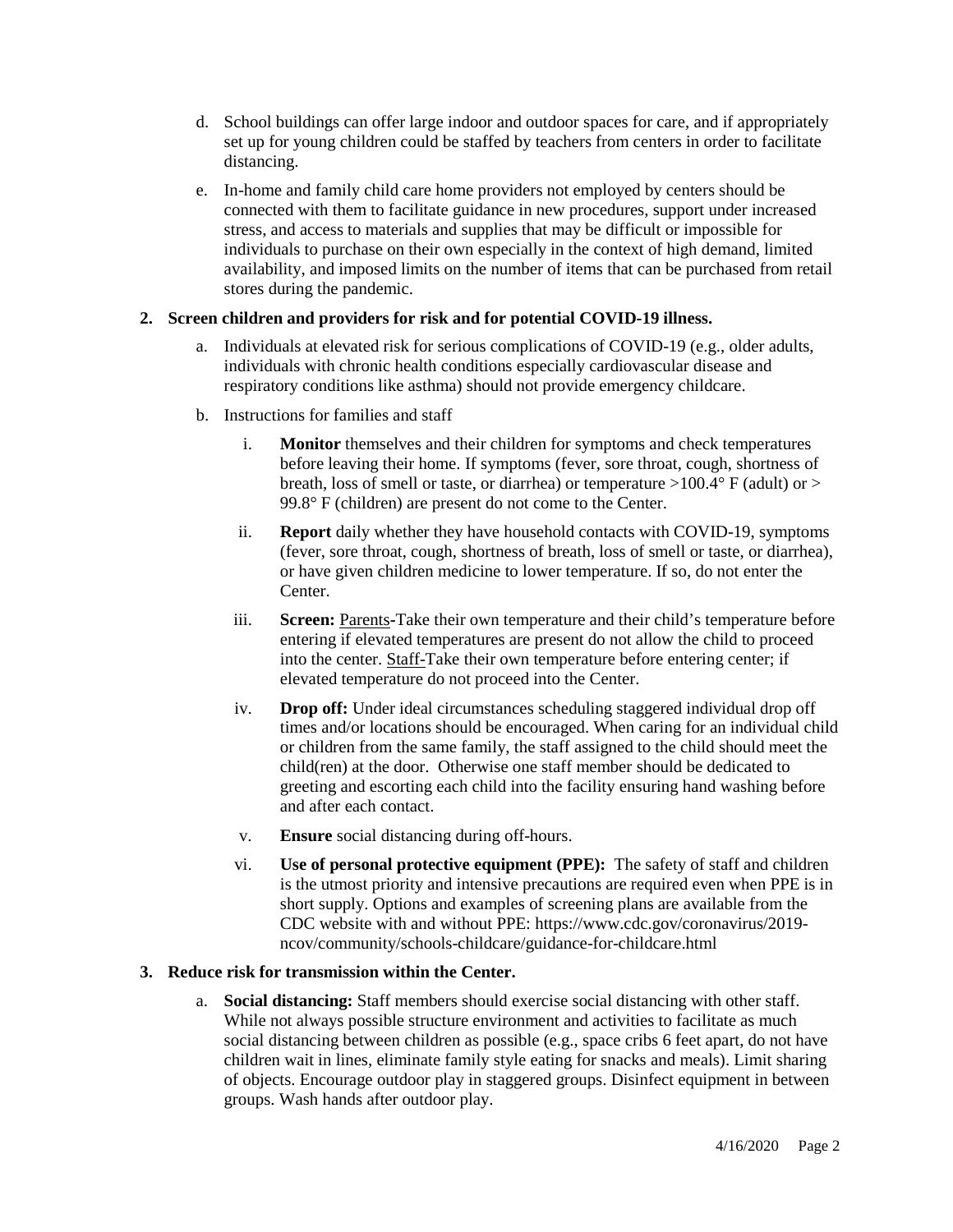- b. **Limit personnel:** No ad hoc or daily volunteers; students, or visitors should not be allowed into the Center.
- c. **Signs**: Post signs on door listing screening procedures and symptoms.
- d. **Drop off procedure:** Minimize entry of parents into the Center. Have staff members sign in for parent to avoid sharing of pens or use of electronic equipment. If required to document attendance, teachers can take a dated photograph. Encourage the same parent to drop off and pick up.
- e. **Hand washing:** Children and staff should wash hands upon entry, before and after mealtimes, and frequently throughout the day.
- f. **Intensify cleaning and disinfection:** Develop a schedule for cleaning and disinfecting. Additional guidance and examples are available at the CDC website [\(https://www.cdc.gov/coronavirus/2019-ncov/community/organizations/cleaning](https://www.cdc.gov/coronavirus/2019-ncov/community/organizations/cleaning-disinfection.html)[disinfection.html\)](https://www.cdc.gov/coronavirus/2019-ncov/community/organizations/cleaning-disinfection.html). Do not use toys that cannot be cleaned. Disinfect high touch outdoor play equipment.
- g. **Masks**: Decisions regarding the use of masks should be applied at an individual basis balancing the protection that a mask may provide with challenges of having children wear masks and adults wearing them in the presence of children.
- h. **Infants and toddlers:** Care of infants and toddlers requires close contact. Use smocks and face shields when coming in contact with body fluids. Special care including surface disinfection and hand washing are critical during diaper changes and toileting as there is some evidence the virus is shed in stool. Masks can pose a risk for the youngest children and are not recommended for children under age 3 in this guidance.
- i. **Sick child or staff member:** If child or staff develops symptoms during the day remove from contact with other children and notify family to pick them up.
- j. **Confirmed COVID-19 cases among staff and children:** Upon learning of confirmed COVID-19 illness in a child or staff member, the Center should close for 24-hours and then undergo cleaning and disinfection before child care resumes [\(https://www.cdc.gov/coronavirus/2019-ncov/community/disinfecting-building](https://www.cdc.gov/coronavirus/2019-ncov/community/disinfecting-building-facility.html?CDC_AA_refVal=https%3A%2F%2Fwww.cdc.gov%2Fcoronavirus%2F2019-ncov%2Fprepare%2Fdisinfecting-building-facility.html)[facility.html?CDC\\_AA\\_refVal=https%3A%2F%2Fwww.cdc.gov%2Fcoronavirus%2F20](https://www.cdc.gov/coronavirus/2019-ncov/community/disinfecting-building-facility.html?CDC_AA_refVal=https%3A%2F%2Fwww.cdc.gov%2Fcoronavirus%2F2019-ncov%2Fprepare%2Fdisinfecting-building-facility.html) [19-ncov%2Fprepare%2Fdisinfecting-building-facility.html\)](https://www.cdc.gov/coronavirus/2019-ncov/community/disinfecting-building-facility.html?CDC_AA_refVal=https%3A%2F%2Fwww.cdc.gov%2Fcoronavirus%2F2019-ncov%2Fprepare%2Fdisinfecting-building-facility.html). Children and adults in the group of the confirmed case and anyone else who came in close contact with the individual should quarantine and not be allowed back into the Center or any other Center for 14 days. Monitoring for remaining staff and children will be essential as well as coordination with local public health agency.
- k. **Return to center after confirmed COVID-19 illness:** Guidance on discontinuation of isolation is evolving. Available guidance from the CDC should be followed (https://www.cdc.gov/coronavirus/2019-ncov/hcp/disposition-in-home-patients.html)
- **4. Reduce opportunities for multiplication of exposures**. Centers should adhere to local, state, and/or federal mandates regarding the allowable number of persons gathered in a group as this number can change based on level of community transmission.
	- a. Develop groups of staff and children. The same staff member should be assigned to the same children every day. Siblings should be kept in the same groups. The desired ratio for infants is 1:1. The largest recommended ratio regardless of age is 1 adult: 3 children. If two adults are needed the ratio should not exceed 2 adults: 4 children. Groups should not be combined at any point during the day.